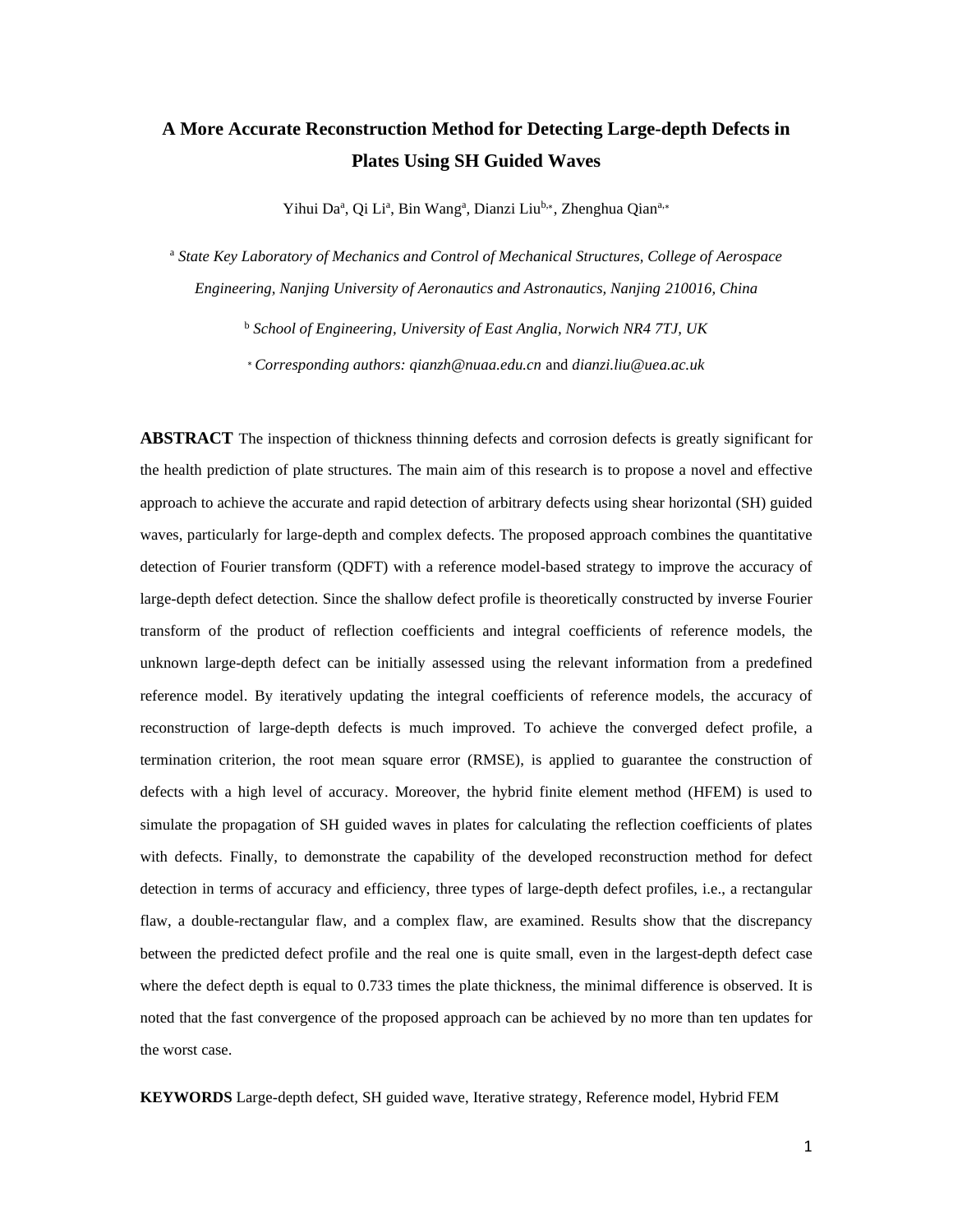## **1. Introduction**

 Detecting surface corrosion defects in plate structures is a meaningful topic. Accurately quantifying the thickness loss and greatly enhancing the efficiency of detection are of growing importance. Traditional ultrasonic detection methods always involve some assumptions, such as the Born approximation (BA), to approximately evaluate the wave fields in the defect areas or near the defect boundaries. Using the lowfrequency guided wave diffraction tomography [1] to detect defects, finite element simulations of a plate were performed for the accurate thinning reconstruction. Based on the Born approximation and the far-field approximation, the depth of plate thinning can be expressed as a function of the horizontal coordinate by performing the inverse Fourier transform of the reflection coefficients at various frequencies [2]. Furthermore, the reflection full-waveform inversion (FWI) has been recently utilized to improve the accuracy of imaging the Earth interior by separating the tomographic gradient from the reflectivity gradient using the Born approximation during forward modeling [3]. However, it is certain that the Born approximation is more valid for weakly scattered sources rather than defects of arbitrary sizes mentioned in [4, 5].

 In order to improve the quality of defect reconstruction and enhance the universality of detection methods, various improved approaches have been proposed. A modified extended Born approximation (MEBA) was presented for efficient three-dimensional simulations and inversion of geophysical frequencydomain electromagnetic (EM) data caused by a targeted object lodged in a layered half-space [6]. A new decomposition of the forward scattering map was derived to reveal a previously unknown approximate bilinear forward scattering relation. Results indicated that the new linear inverse scattering approach could be more broadly applicable than the classical Born-approximation-based imaging [7]. A novel method based on the matrix completion (MC) paradigm was exploited to image the weak and sparse scatters in heavy noise conditions [8]. A modified Born iterative method (BIM) by which magnetic fields were analyzed and processed was investigated to retrieve more accurate images within the medical emergency time frame [9]. The Bayesian approximation error approach was used to partially recover the error structure induced by the Born approximation [10]. A new non-linear Born iterative reconstruction method with USguided depth-dependent  $\ell$ 1 sparse regularization was proposed to improve diffuse optical tomography (DOT) reconstruction by incorporating a priori lesion depth and shape information from the co-registered US image [11]. To obtain the non-linear tomographic radar imaging, Sorsa et al. [12] introduced and numerically evaluated a multigrid solver, which enabled the fast and robust inversion of sparse time-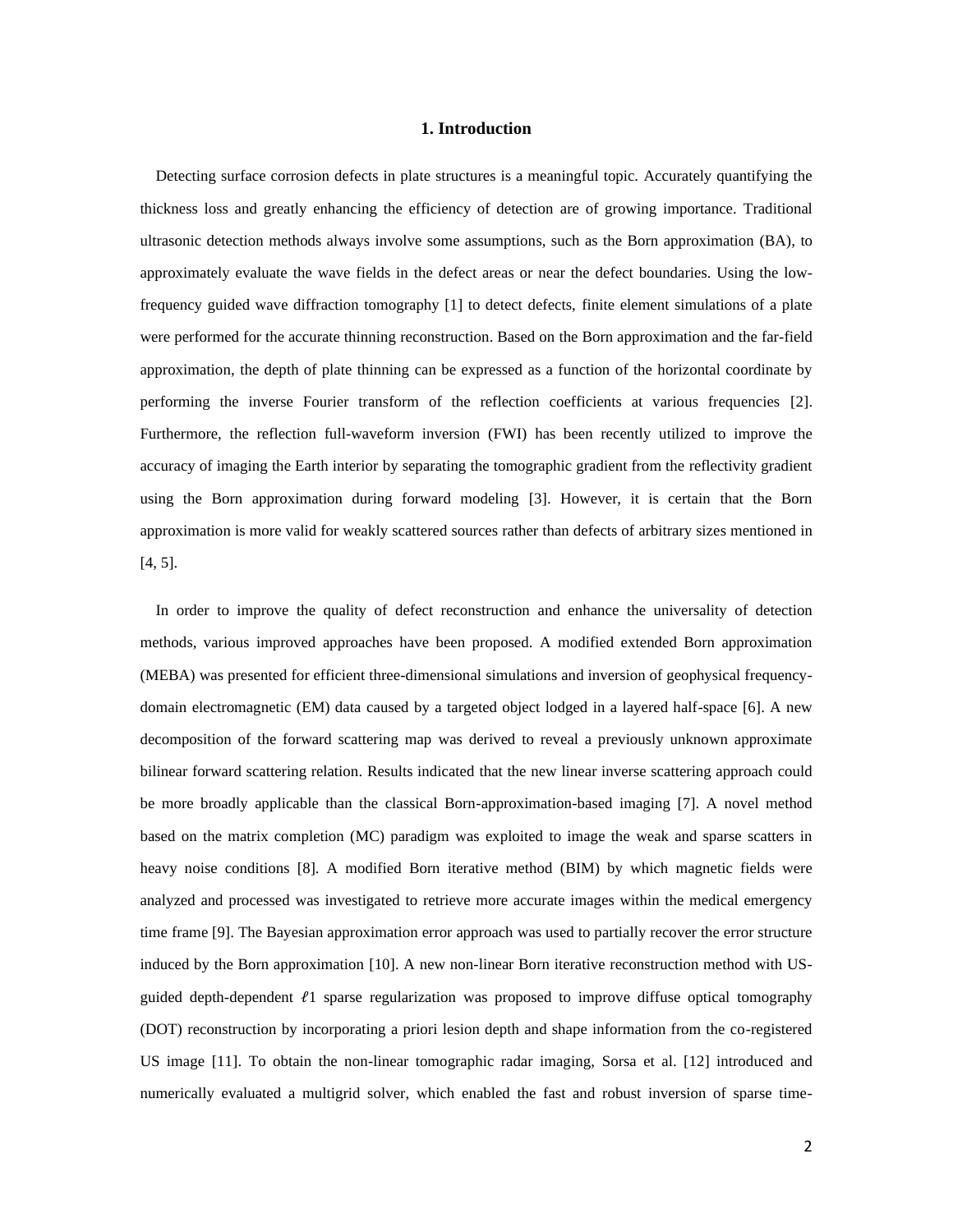domain data with a mathematical full-wave approach utilizing a higher-order Born approximation. Summarily, the usage of the modified Born approximation and aforementioned assumptions can improve the imaging precision and efficiency.

 Experimentally, guided waves have been widely explored as a promising inspection tool for nondestructive evaluation [13-17]. From the computational point of view, the hybrid finite element method (FEM), as a fast modeling instrument of guided waves scattering, were introduced in [18, 19]. This method was also adopted to simulate ultrasonically generated waves propagating in an infinitely long pipe that included a notch [20]. Then, a combined analytical finite element model approach (CAFA) was proposed for the accurate, efficient, and versatile simulation of 2D Lamb wave propagation and interaction with damage [21]. For the inverse algorithm, the iterative technique, as an effective means that ensures the reliability of detection results, has been applied to the acoustic tomography [22-27]. In the thickness maps of guided wave tomography, the iterative hybrid algorithm for robust breast ultrasound tomography (HARBUT) was used to improve the accuracy of reconstructions of defects [28]. An iterative S-wave velocity inversion method guided by image registration was developed by Yang [29]. A guided wave tomography method based on full waveform inversion (FWI) was considered to discretize the frequency components from low to high frequencies [30].

 In this paper, a more accurate reconstruction method, which integrates the numerical modeling of forward guided wave problems using the hybrid FEM with the algorithm for defect reconstruction, has been proposed to improve the efficiency of defect detection and increase the accuracy of imaging. For forward problems, the developed hybrid FEM technique in Section 2.1 has been applied to obtain the reflected coefficients of shear horizontal (SH) waves induced by the same mode of incident waves. For inverse problems, the quantitative detection of Fourier transform (QDFT) approach has been briefly introduced as an efficient inspection method for 2D structures in Section 2.2. To address the reconstruction of large-depth defects, a modified QDFT method, called the QDFTU, has been proposed in Section 3. Finally, numerical experiments using QDFTU have been examined and discussions on reconstruction results have been presented in Section 4. Following that, the conclusion has been drawn in Section 5.

# **2. Numerical Modeling and Algorithm for Defect Reconstruction**

## **2.1. Numerical Modeling of Scattered Waves Using Hybrid FEM**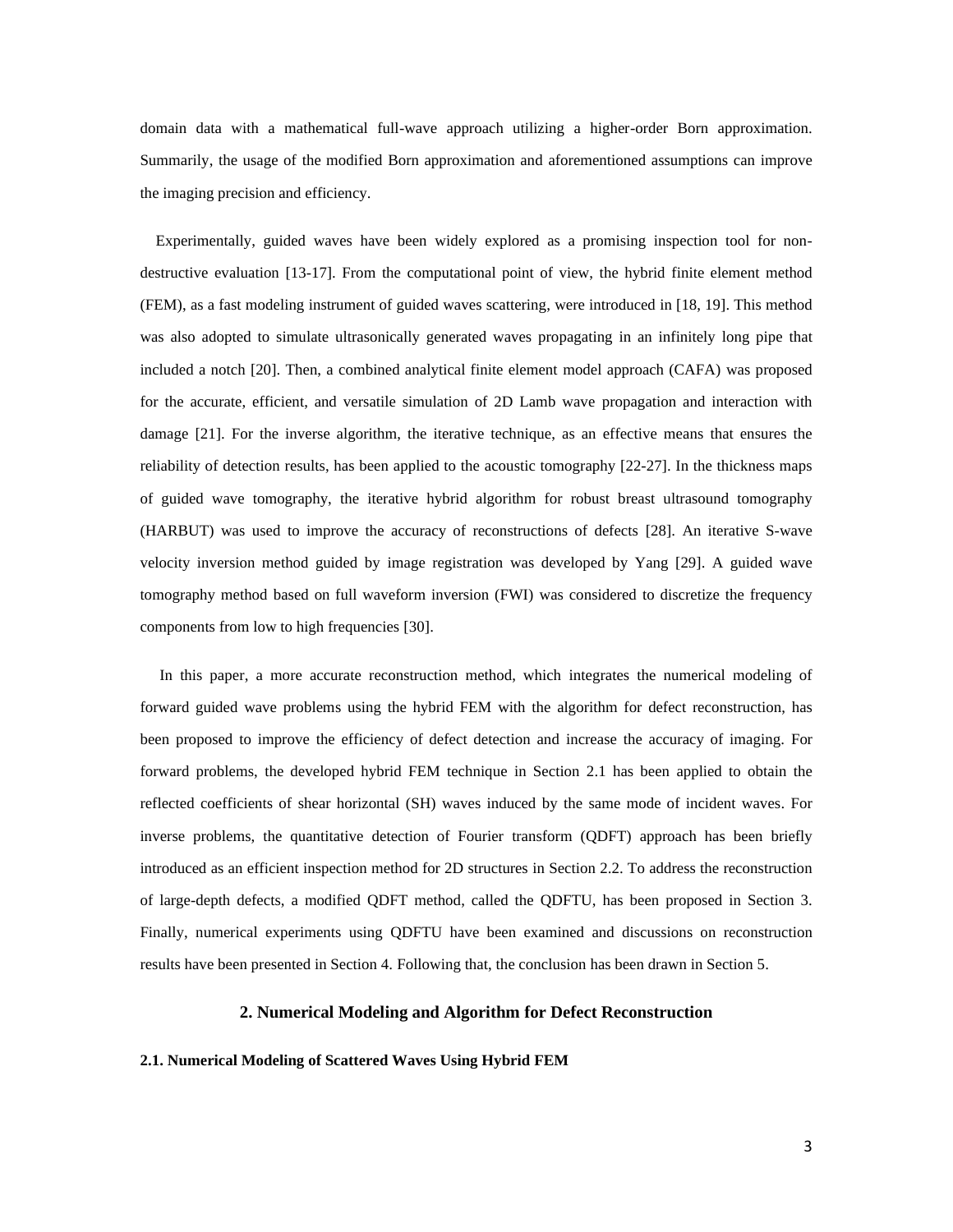The hybrid FEM (HFEM) is adopted to develop the numerical model for the calculations of scattered fields in plates, where the finite element analysis is only performed in the region surrounding the defect (see Fig. 1). Both the incident and reflected waves propagate through  $S_2$ , whilst the transmitted waves travel through  $S_1$ . Nodal displacements and forces on the two cross-sections,  $S_1$  and  $S_2$ , consist of infinite components induced by different wave modes with unknown amplitudes, which can be formulated by the semi-analytical finite element [32, 33]. Obviously, most of the non-propagating modes will quickly die off, and only the propagating and a few non-propagating modes will be used to calculate the scattered fields.



Fig. 1. Scattered fields in plates are calculated by the hybrid FEM and the incident SH waves propagating along the minus direction of the  $x_2$ -axis. The red line represents the defect boundary, and the blue line means the non-defective region.  $S_1$  and  $S_2$  denote the cross sections on which the incident waves transmit and reflect, respectively.

According to the conventional FEM, the matrix equation of motion is written as:

$$
\delta([\mathbf{q}]^{\mathrm{H}})\mathbf{S}\mathbf{q} = \delta([\mathbf{q}]^{\mathrm{H}})\mathbf{P}
$$
 (1)

where

$$
S = K - \omega^2 M \tag{2}
$$

K and M are the global stiffness and mass matrices,  $\omega$  represents the circular frequency, and q and P are nodal displacements and force vectors, respectively. The superscript 'H' means conjugate transpose, and 'δ' denotes the first variation.

$$
\delta\left(\begin{bmatrix} \boldsymbol{q}_1 \\ \boldsymbol{q}_B \end{bmatrix}^H\right) \begin{bmatrix} \boldsymbol{S}_{II} & \boldsymbol{S}_{IB} \\ \boldsymbol{S}_{BI} & \boldsymbol{S}_{BB} \end{bmatrix} \begin{bmatrix} \boldsymbol{q}_1 \\ \boldsymbol{q}_B \end{bmatrix} = \delta\left(\begin{bmatrix} \boldsymbol{q}_1 \\ \boldsymbol{q}_B \end{bmatrix}^H\right) \begin{bmatrix} \boldsymbol{P}_I \\ \boldsymbol{P}_B \end{bmatrix} \tag{3}
$$

where  $P_1 = 0$ . The nodal displacement vector  $q_B = \begin{cases} q_{S_1} \\ q_C \end{cases}$  $\begin{Bmatrix} \mathbf{q}_{S_1} \\ \mathbf{q}_{S_2} \end{Bmatrix}$  and force vector  $\mathbf{P}_{\text{B}} = \begin{Bmatrix} \mathbf{P}_{S_1} \\ \mathbf{P}_{S_2} \end{Bmatrix}$  $\left[\mathbf{P}_{S_2}^{S_1}\right]$  at cross sections  $S_1$ 

and  $S_2$  contain incident, reflected and transmitted waves as below:

$$
\boldsymbol{q}_{S_1} = \boldsymbol{q}_{S_1}^{\text{inc}} + \boldsymbol{q}_{S_1}^{\text{tra}} \tag{4}
$$

$$
\boldsymbol{q}_{S_2} = \boldsymbol{q}_{S_2}^{\text{inc}} + \boldsymbol{q}_{S_2}^{\text{ref}} \tag{5}
$$

and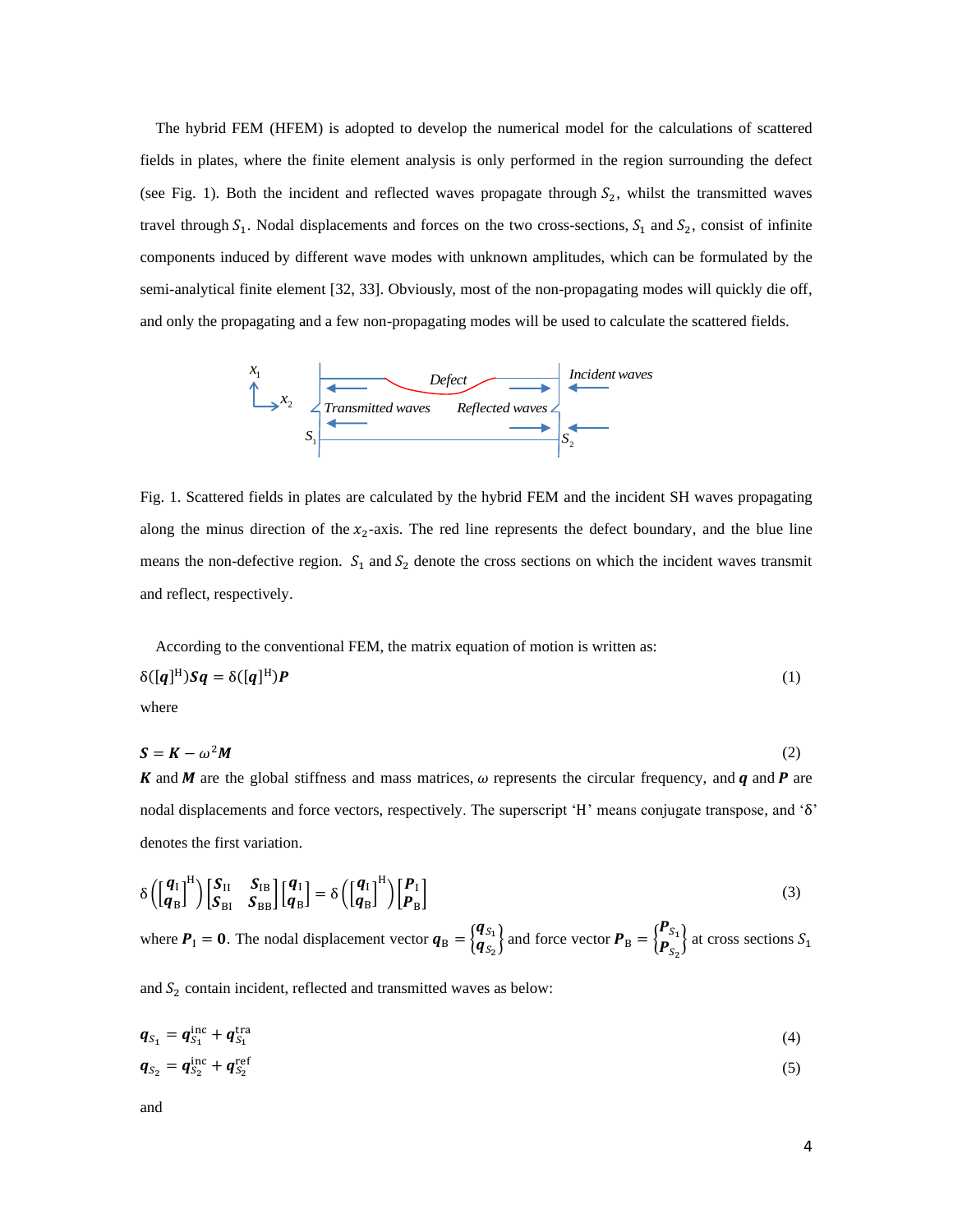$$
P_{S_1} = P_{S_1}^{\text{inc}} + P_{S_1}^{\text{tra}} \tag{6}
$$

$$
\boldsymbol{P}_{S_2} = \boldsymbol{P}_{S_2}^{\text{inc}} + \boldsymbol{P}_{S_2}^{\text{ref}} \tag{7}
$$

where the superscripts 'inc', 'tra' and 'ref' indicate the incident, transmitted and reflected waves, respectively. They can be expressed by the modal expansion of the wave functions of the undamaged waveguide [32].

The matrix equation is simplified as

$$
G[\frac{q_1}{\tilde{A}}] = T
$$
\nwhere  $G = \left\{ \begin{bmatrix} I & 0 \\ 0 & \left[\tilde{\Phi}\right]^{H} \end{bmatrix} \begin{bmatrix} S_{II} & S_{IB} \\ S_{BI} & S_{BB} \end{bmatrix} \begin{bmatrix} I & 0 \\ 0 & \tilde{\Phi} \end{bmatrix} - \begin{bmatrix} I & 0 \\ 0 & \left[\tilde{\Phi}\right]^{H} \end{bmatrix} \begin{bmatrix} 0 & 0 \\ 0 & \tilde{t} \end{bmatrix} \right\},$ \n
$$
T = \begin{bmatrix} I & 0 \\ 0 & \left[\tilde{\Phi}\right]^{H} \end{bmatrix} \left\{ \begin{bmatrix} 0 \\ \tilde{t}^{1} \end{bmatrix} - \begin{bmatrix} S_{II} & S_{IB} \\ S_{BI} & S_{BB} \end{bmatrix} \begin{bmatrix} 0 \\ 0 \\ \tilde{\Phi}^{1} \end{bmatrix} \right\}, \quad \tilde{A} = \begin{bmatrix} \tilde{A}_{01}^{tra} \\ \tilde{A}_{01}^{tra} \\ \tilde{A}_{01}^{ref} \\ \vdots \\ \tilde{A}_{0M}^{ref} \end{bmatrix}, \quad \tilde{\Phi} = \begin{bmatrix} \tilde{\Phi}_{01}^{tra} & \cdots & \tilde{\Phi}_{0M}^{ref} & \cdots & \tilde{\Phi}_{0M}^{ref} \end{bmatrix},
$$
\n(8)

$$
\widetilde{\Phi}^1 = \begin{bmatrix} \widetilde{\Phi}^1_{0m} \\ \widetilde{\Phi}^2_{0m} \end{bmatrix}, \ \ \widetilde{t}^1 = \begin{bmatrix} t^1_{0m} \\ t^2_{0m} \end{bmatrix}, \ \ \widetilde{t} = \begin{bmatrix} \widetilde{t}^{\text{tra}}_{01} & \cdots & \widetilde{t}^{\text{tra}}_{0M} & \widetilde{t}^{\text{ref}}_{01} & \cdots & \widetilde{t}^{\text{ref}}_{0M} \end{bmatrix}, \ \ I \ \text{is an identity matrix, the subscripts I}
$$

and B mean interior nodes and boundary nodes, respectively,  $q_1$  is the displacement vector of the interior nodes,  $\tilde{M}$  is the total number of non-propagating waves and guided waves corresponding to different frequencies,  $\tilde{A}$  is the modified coefficients for scattered fields.  $\tilde{\Phi}$  and  $\tilde{t}$ , respectively, denote the nodal displacements and forces induced by a unity amplitude of reflected and transmitted waves propagating through the cross sections  $S_1$  and  $S_2$ . And  $\tilde{\Phi}^1$  and  $\tilde{t}^1$ , respectively, represent the nodal displacements and forces inducted by incident waves through the cross sections. For more details about the calculation of scattered fields using HFEM, refer to our previous paper [31].

### **2.2. A Brief Review of QDFT for Reconstruction of Defects**

According to the reciprocal theory [34], the simple relationship between the reflected displacement at the monitoring point caused by the defect profile and the total field at the defect boundary can be established as:

$$
\int_{S} \left[ u_i^{\text{total}}(x) \tilde{T}_{ij}^{\alpha}(x-X) \right] n_j \, \mathrm{d}S(x) = u_{\alpha}^{\text{ref}}(X) \, \left( X \notin V; \, i, j, \alpha = 1,2 \right) \tag{9}
$$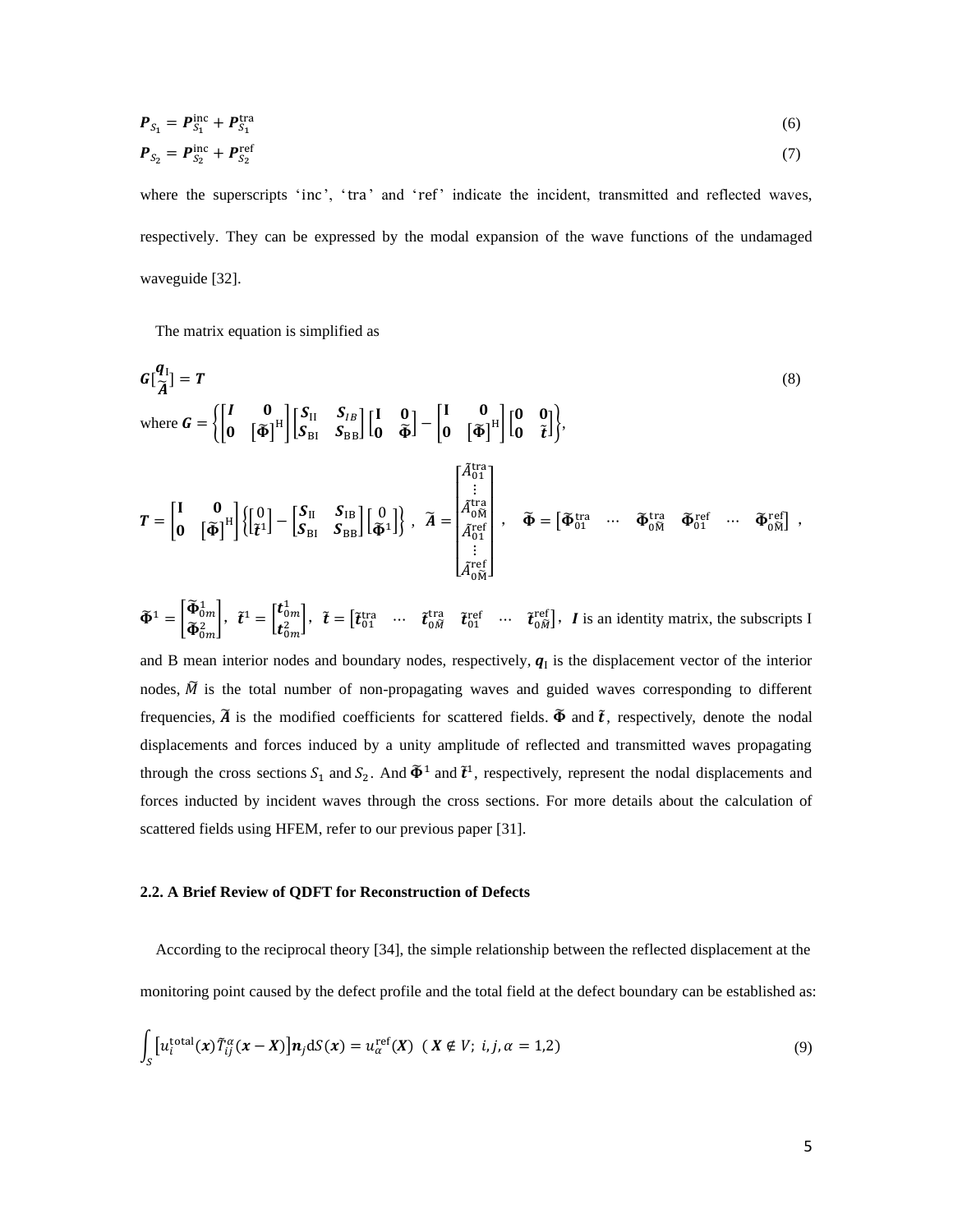where the field and source point (or monitoring point) are defined by the coordinates  $(x_1, x_2)$  and  $(X_1, X_2)$ , respectively. The superscripts 'total' and 'ref' represent the total field and reflected field, respectively.  $\tilde{T}_{ij}^{\alpha}$  ( $x - X$ ) indicates the stress field calculated by Green's function of the current structure, where  $\alpha$  is the direction of a unit load at the source point.  $u_i^{\text{total}}(x)$  represents the displacement vector,  $n_j$  denotes the normal vector of the defect boundary  $S(x)$ , and 'V' depicts the defect area. It is noted that the source point  $X$  locates in the reflected region, and the traction-free boundary condition is omitted.

To facilitate the theoretical analysis, the separation of variables is utilized as follows:

$$
\tilde{T}_{ij}^{\alpha}(x - X) = \tilde{P}_{ij}^{\alpha}(x_1 - X_1)e^{-i\xi(x_2 - X_2)}; \ u_{\alpha}^{\text{ref}}(X) = A_{\alpha}^{\text{ref}}(X_1)e^{i\xi x_2}; u_i^{\text{total}}(x) \approx A_i^{\text{inc}}(x_1)e^{-i\xi x_2}
$$
(10)

where  $\xi$  is the wavenumber, i denotes  $\sqrt{-1}$ ,  $\tilde{P}_{ij}^{\alpha}$ ,  $A_i^{\text{inc}}(x_1)$  and  $A_{\alpha}^{\text{ref}}$  represent amplitudes of waves.  $e^{-i\xi x_2}$ ,  $e^{-i\xi(x_2 - x_2)}$  and  $e^{i\xi x_2}$  are terms of wave propagation. And the total field  $u_i^{\text{total}}(x)$  is approximately replaced by the incident field due to the assumption of Born approximation. In this paper, the time harmonic term is omitted.

Applying Gauss's divergence theorem, Eq. (2) can be further rewritten as:

$$
\int_{-\infty}^{+\infty} e^{-2i\xi x_2} e^{i\xi x_2} \int_{h-\eta(x_2)}^{h} \left\{ \left[ A_i^{\rm inc}(x_1) \tilde{P}_{i1}^{\alpha}(x_1 - X_1) \right]_{,1} + Q \right\} dx_1 dx_2 \approx A_{\alpha}^{\rm ref}(X_1) e^{i\xi X_2}
$$
\n
$$
Q = -2i\xi A_i^{\rm inc}(x_1) \tilde{P}_{i2}^{\alpha}(x_1 - X_1)
$$
\n(11)

where the subscript ', 1' represents  $\frac{\partial}{\partial x}$  $\frac{\partial}{\partial x_1}$ , *h* and  $\eta(x_2)$  signify the plate thickness and the defect depth, respectively.

Furthermore, using the modes of the incident guided wave, the reflected waves can be formulated as

$$
u_{\alpha}^{\text{ref}}(\mathbf{X}) = A_{\alpha}^{\text{ref}}(X_1) e^{i\xi X_2} = C^{\text{ref}}(\xi) A_{\alpha}^{\text{inc}}(X_1) e^{i\xi X_2}
$$
\n(12)

where the reflection coefficients are given by  $C^{\text{ref}}(\xi) = \frac{A_{\alpha}^{\text{ref}}(X_1)}{A_{\alpha}^{\text{ref}}(X_2)}$  $\frac{A_{\alpha}(\lambda_1)}{A_{\alpha}^{\text{inc}}(X_1)}$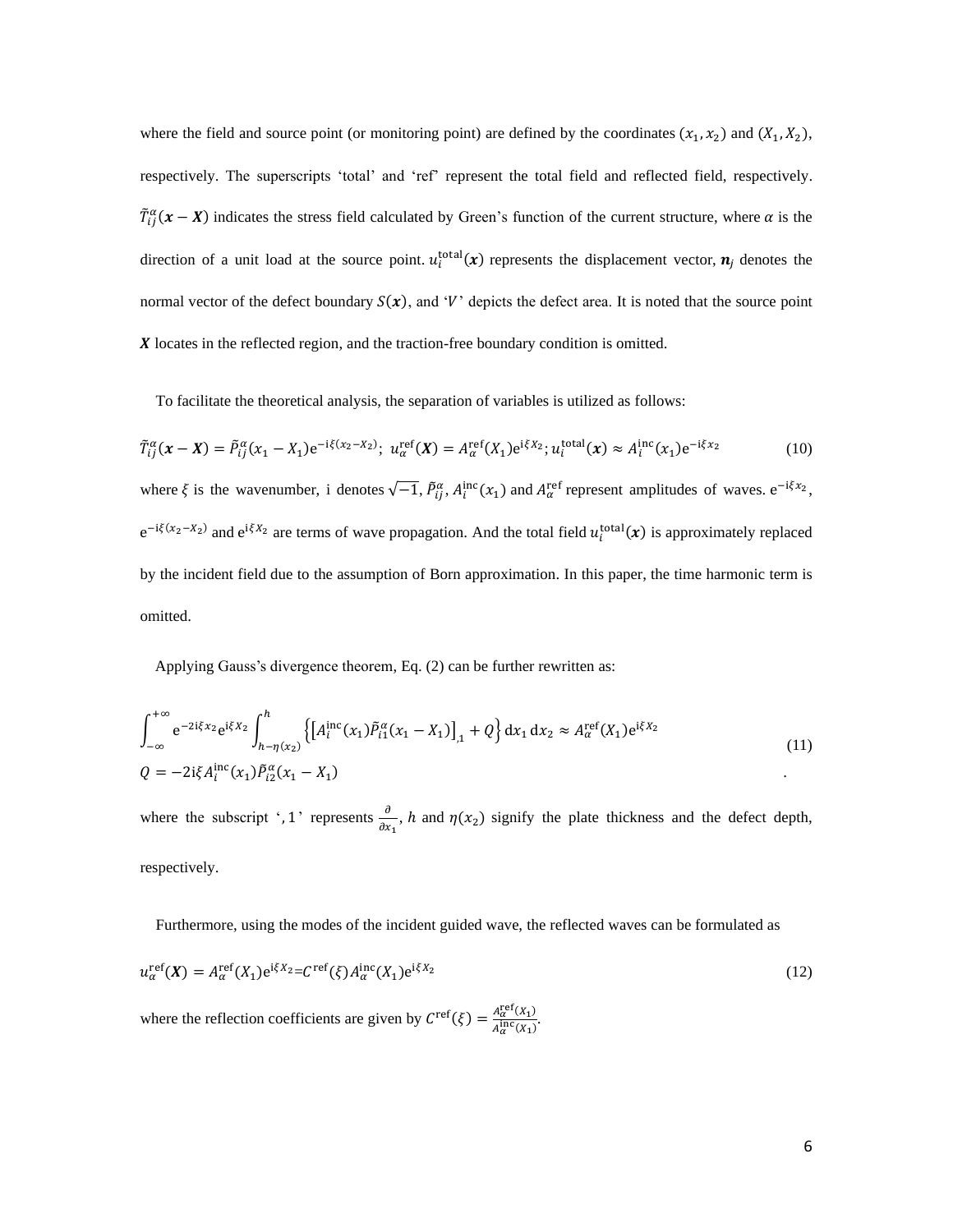In the equations above, the source point is far from the defect region  $V$ , and the integrand

 $[A_i^{\text{total}}(x_1) \tilde{P}_{i1}^{\alpha}(x_1 - X_1)]_{,1}$  and Q have no singularity in the interval of integration. Therefore, there exists the original function as follows:

$$
\widetilde{W}(x_1,\xi)\Big|_{h-\eta(x_2)}^h = \int_{h-\eta(x_2)}^h \{ \left[ A_i^{\text{total}}(x_1) \widetilde{P}_{i1}^\alpha(x_1 - X_1) \right]_{,1} + Q \} \, \mathrm{d}x_1 \tag{13}
$$

Substituting Eqs.  $(3)$ ,  $(5)$  and  $(6)$  into Eq.  $(4)$ , one has:

$$
\int_{-\infty}^{+\infty} e^{-2i\xi x_2} e^{i\xi x_2} \eta(x_2) \lim_{\eta(x_2) \to 0} \frac{\widetilde{W}(h,\xi) - \widetilde{W}(h - \eta(x_2),\xi)}{h - (h - \eta(x_2))} dx_2
$$
  
 
$$
\approx \int_{-\infty}^{+\infty} e^{-2i\xi x_2} e^{i\xi x_2} \eta(x_2) \frac{d\widetilde{W}(x_1,\xi)}{dx_1} \bigg|_{x_1 = h} dx_2 \approx C^{\text{ref}}(\xi) A_{\alpha}^{\text{inc}}(X_1) e^{i\xi X_2}
$$
(14)

Replacing  $R(k)$  with  $\frac{d\widetilde{w}(x_1,\xi)}{dx_1}$  $x_1=h$ in Eq. (7), the defect function is derived using the inverse Fourier

transform, and one has

$$
\eta(x_2) \approx \frac{1}{2\pi} \int_{-\infty}^{+\infty} C^{\text{ref}}(k) B(k) e^{ikx_2} dk
$$
\n(15)

where  $B(k) = \frac{A_{\alpha}^{\text{inc}}(X_1)}{B(k)}$  $\frac{\lambda^{k}}{R(k)}$  and  $k = 2\xi$ .

#### **3. The Modified QDFT for Reconstruction of Large-depth Defects**

According to the QDFT described in Section 2, Eq. (8) illuminates that the function  $B(k)$  only depends on the wavenumber  $k$  when defects can be considered as weak scattering sources. For the plate with largedepth defects, a predefined reference model can be chosen to initially approximate  $B(k)$  of the inspected plate using  $B_0(k)$  obtained from the given reference model. Therefore, Eq. (8) can be rewritten as

$$
\eta_1(x_2) \approx \frac{1}{2\pi} \int_{-\infty}^{+\infty} C^{\text{ref}}(k) B_0(k) e^{ikx_2} dk
$$
\n(16)

where the  $C^{\text{ref}}(k)$  is obtained by simulations or experiments for the specimen plate.

 It is noted that there always exists the discrepancy between the predicted result by the QDFT and a real defect, because the defect in the reference model cannot be selected exactly the same as the unknown flaw in the specimen plate. Therefore, it is extremely difficult to achieve the accuracy of defect reconstruction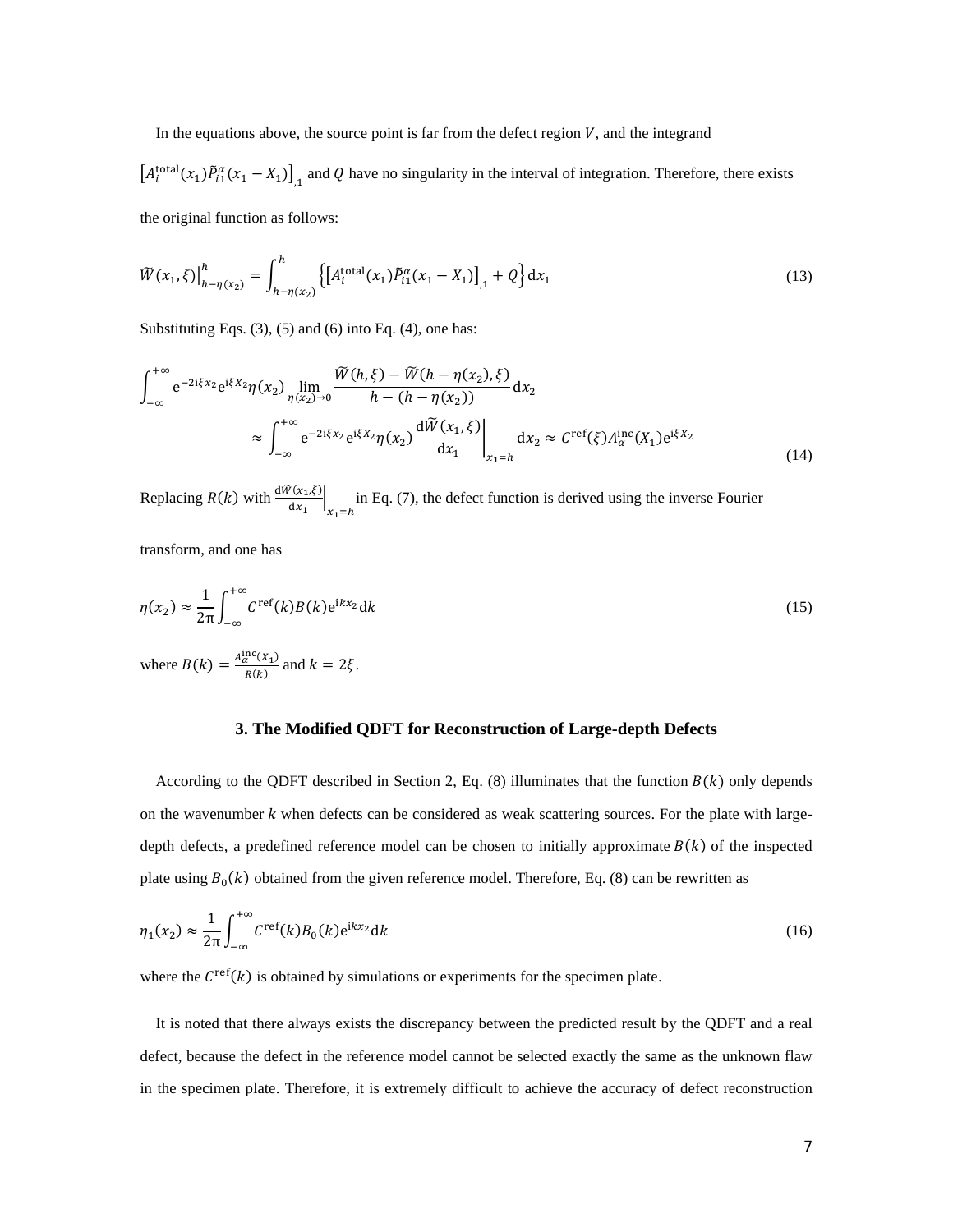merely by a single simulation of QDFT, especially for the case of large-depth defects. To address this issue, an improved QDFT with the updating strategy for  $B_i(k)$ , called the QDFTU, is proposed in this section. The QDFTU has the ability to predict the large-depth defect profile with higher levels of accuracy and efficiency throughout iterative calculations of  $B<sub>i</sub>(k)$  obtained from the reference model. The update of  $B_i(k)$  will terminate until a convergence criterion for two consecutive reconstructions is satisfied. The developed approach works towards the converged large-depth defect profile and guarantees the reliability of the reconstruction result. Obviously, the remarkable advantage of QDFTU has been demonstrated by avoiding the derivation of closed-form Green's functions and facilitating the detection of complex largedepth defects. This leads to quantitative defect detection with a high level of accuracy.

The details of the QDFTU approach include five steps as follows:

- Step 1: To choose a pre-defined reference model with the defect profile of  $\eta_0(x_1)$ ;
- Step 2: To calculate the reflection coefficients  $C_0^{\text{ref}}(k)$  of the reference model in Step 1 by HFEM, and obtain  $B_0(k)$  by inverse operation of Eq. (9), i. e.,  $B_0(k) \approx \left[\int_{-\infty}^{+\infty} \eta_0(x_2) e^{-ikx_2} dx_2\right]$  $\int_{-\infty}^{+\infty} \eta_0(x_2) e^{-ikx_2} dx_2 \big] / C_0^{\text{ref}}(k);$
- Step 3: To reconstruct the defect profile  $\eta_1(x_1)$  using Eq. (9);
- Step 4: To judge whether the difference between  $\eta_1(x_1)$  and  $\eta_0(x_1)$  satisfies the convergence condition. If the result meets the condition, the final result is achieved; otherwise, to update  $\eta_0(x_1)$  of the reference model with  $\eta_1(x_1)$ ;

Step 5: To repeat Steps 2 to 4 until the convergence condition is satisfied.

The flowchart for the QDFTU approach has been given in Fig. 2. The reflection coefficients  $C_0^{\text{ref}}(k)$  and  $C_i^{\text{ref}}(k)$  of the reference models ( $\eta_0$  and  $\eta_i$ ) are calculated by the HFEM, and the  $C^{\text{ref}}(k)$  of the inspected structure is obtained from ultrasonic experiments.  $B_0(k)$  and  $B_i(k)$  denote the integrands of initial reference model and the *i*<sup>th</sup> reference model, respectively. When the difference Δε between  $η_{i+1}(x_1)$  and  $\eta_i(x_1)$  is less than or equal to M, the final result  $\eta_{i+1}(x_1)$  is achieved. Otherwise,  $\eta_{i+1}(x_1)$  in the  $(i+1)$ <sup>th</sup> iteration will replace  $\eta_i(x_1)$ , and the loop continues. The red lines represent the flow path of the initial reconstruction, and the blue lines express the flow path of the iterations.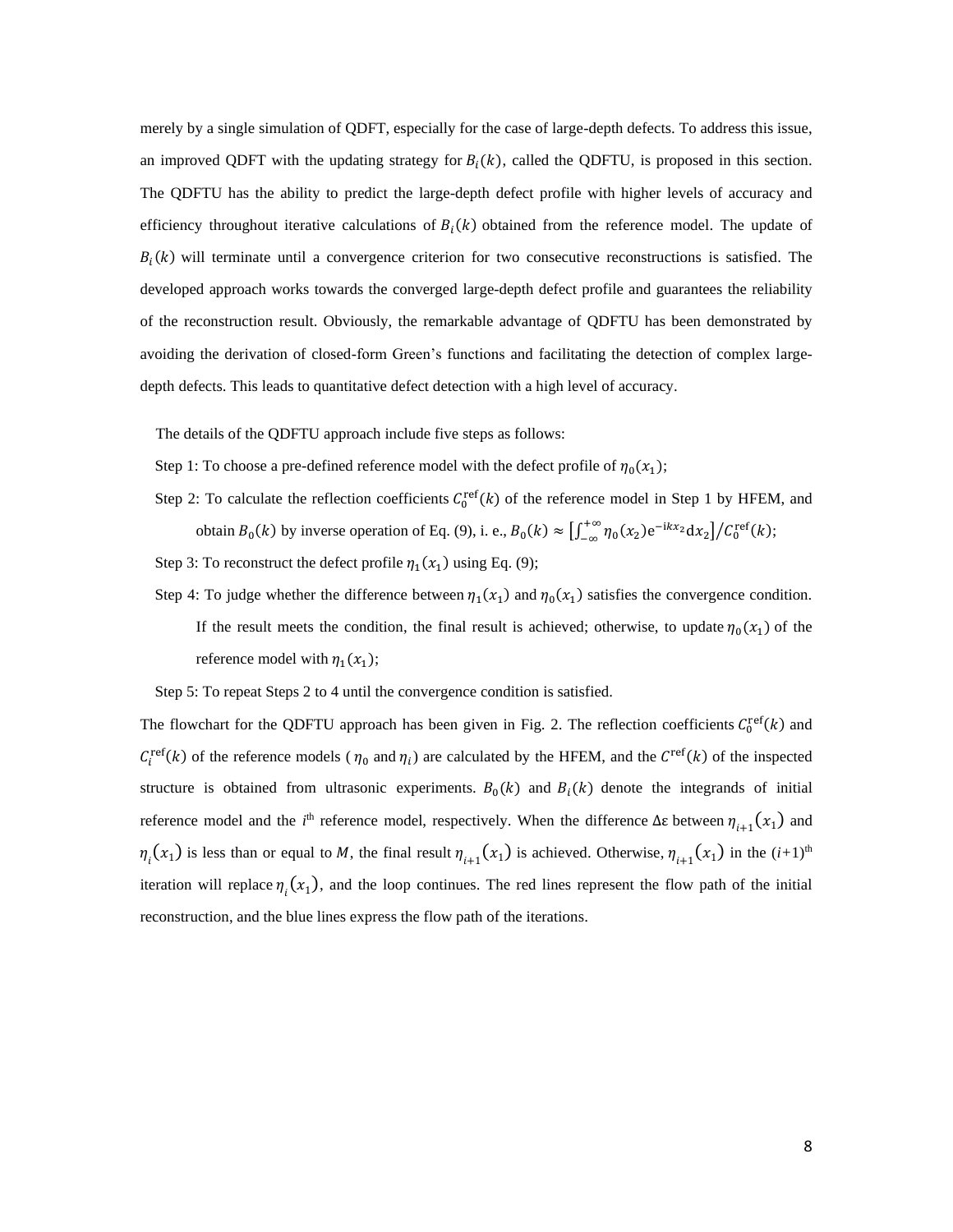

Fig. 2. The flowchart of QDFTU.  $\eta_0$  and  $\eta_i$  represent the initial reference model and the *i*<sup>th</sup> reconstructed result, respectively, where  $i = 1,2,3, \dots$ .

 In the process of large-depth defect reconstruction, it is emphasized that the formulation of the convergence criterion  $\Delta \varepsilon \leq M$  is critically important to the accuracy and efficiency of the reconstruction, because the convergence criterion directly determines the number of iterations and the validity of convergence. In this paper, the formulation of the convergence criterion is defined as follows,

$$
\Delta \varepsilon = \sqrt{\frac{\sum_{m=1}^{N} \left[ \left( \eta_{i+1}(x_1^{(m)}) - \eta_i(x_1^{(m)}) \right)^2 \right]}{N}} \quad (i = 1, 2, 3, \dots) \tag{17}
$$

where  $N$  denotes the number of sampling points at the defect boundary, the subscript  $i$  indicates the number of iterations,  $\Delta \varepsilon$  means the root mean square error (RMSE), to which *M* is assigned as a threshold value.  $\eta_{i+1}(\alpha_1), \eta_i(\alpha_1)$ , and  $\eta_0(\alpha_1)$  denote the current, previous and initial reference defect profiles, respectively. If  $\Delta \varepsilon \leq M$ , the current result will be considered as the final profile. Otherwise, the current defect profile  $\eta_{i+1}(x)$  will replace the previous defect profile  $\eta_i(x)$  until the convergence criterion is satisfied. In this paper, the value of  $\Delta \varepsilon$  is suggested to be 0.08h (h means the plate thickness). It is certain that the smaller the value *M* is, the more the iterations are. However, due to some factors, such as the resolution of guided waves, the density of meshing grids, the adopted digital signal processing technique, etc., the threshold value *M* is typically chosen empirically.

## **4. Numerical Experiments**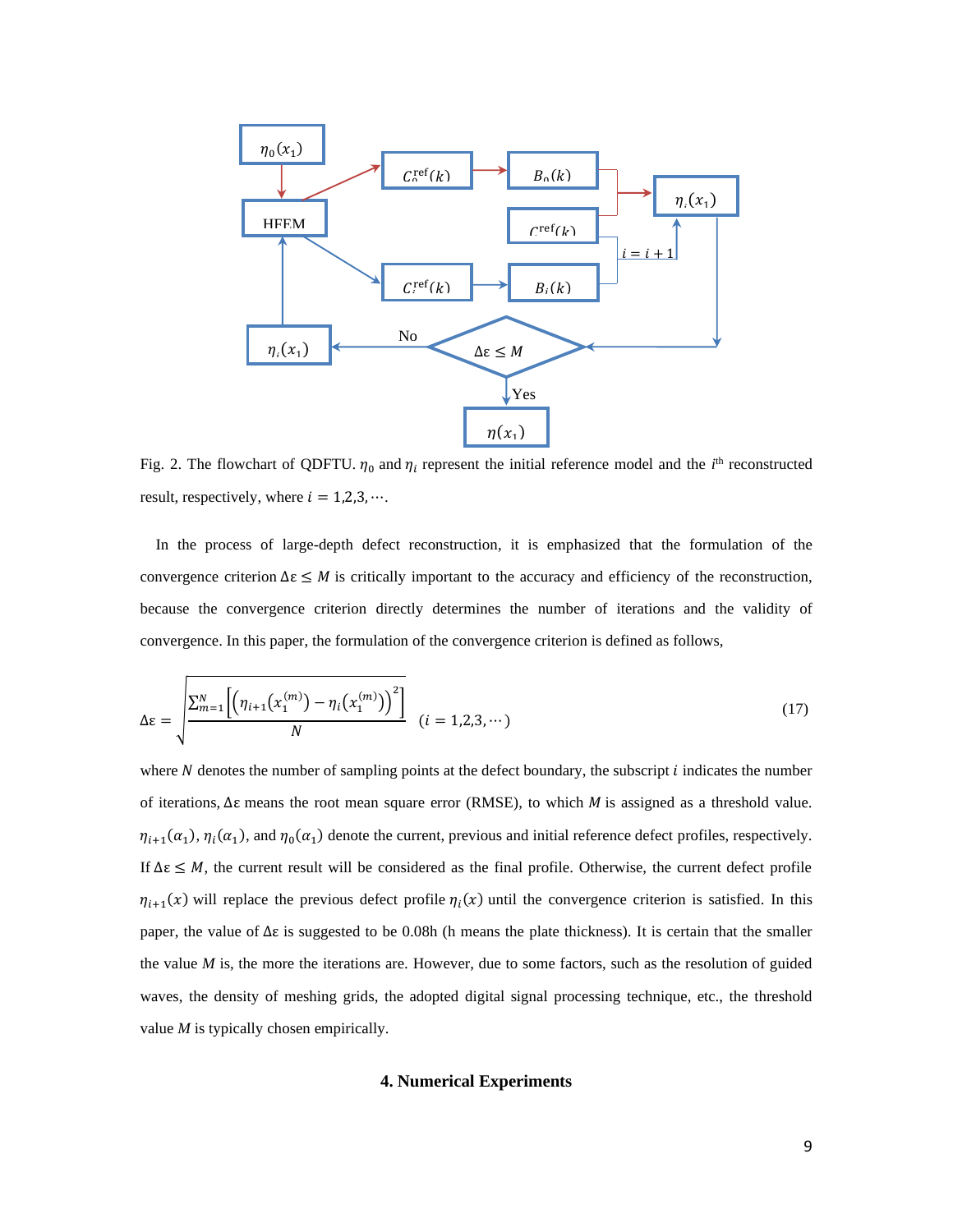Two examples have been examined for reconstructions of large-depth defects in plate structures using the developed QDFTU. The defect profiles shown in Fig. 3 are described as: (a)  $d=0.20h$ ,  $w=1.216h$ ; (b) *d*=0.733*h*, *w*=1.337*h*, where h represents the plate thickness. It is noted that the initial reference model with a rectangular defect has been adopted in this paper. The material properties of the plates include density  $\rho = 7.9320 \times 10^3 \text{ kg/m}^3$ , Lame constants  $\lambda = 1.1320 \times 10^{11}$ Pa and  $\mu = 8.4302 \times 10^{10}$ Pa, and the thickness of plates  $h = 9 \times 10^{-4}$ m. The first-order mode of SH guided wave (short for SH0) is adopted as the incident wave. The frequency range of incident SH0 is from  $1.8005 \times 10^4$  Hz to 3.9939  $\times 10^6$  Hz.



Fig. 3. A plate with a single rectangular defect. d and w indicate the defect depth and width, respectively.



Fig. 4. The reconstruction results of a single rectangular defect by QDFTU. (a) the real shallow defect parameters: *d*=0.20*h*, *w*=1.216*h*; (b) the real large-depth defect parameters: *d*=0.733*h*, *w*=1.337*h*. In example (a), three numbers of reconstructions have been required to achieve the converged defect profile due to two iterations. For example (b), eight iterations have been executed before the convergence criterion is satisfied.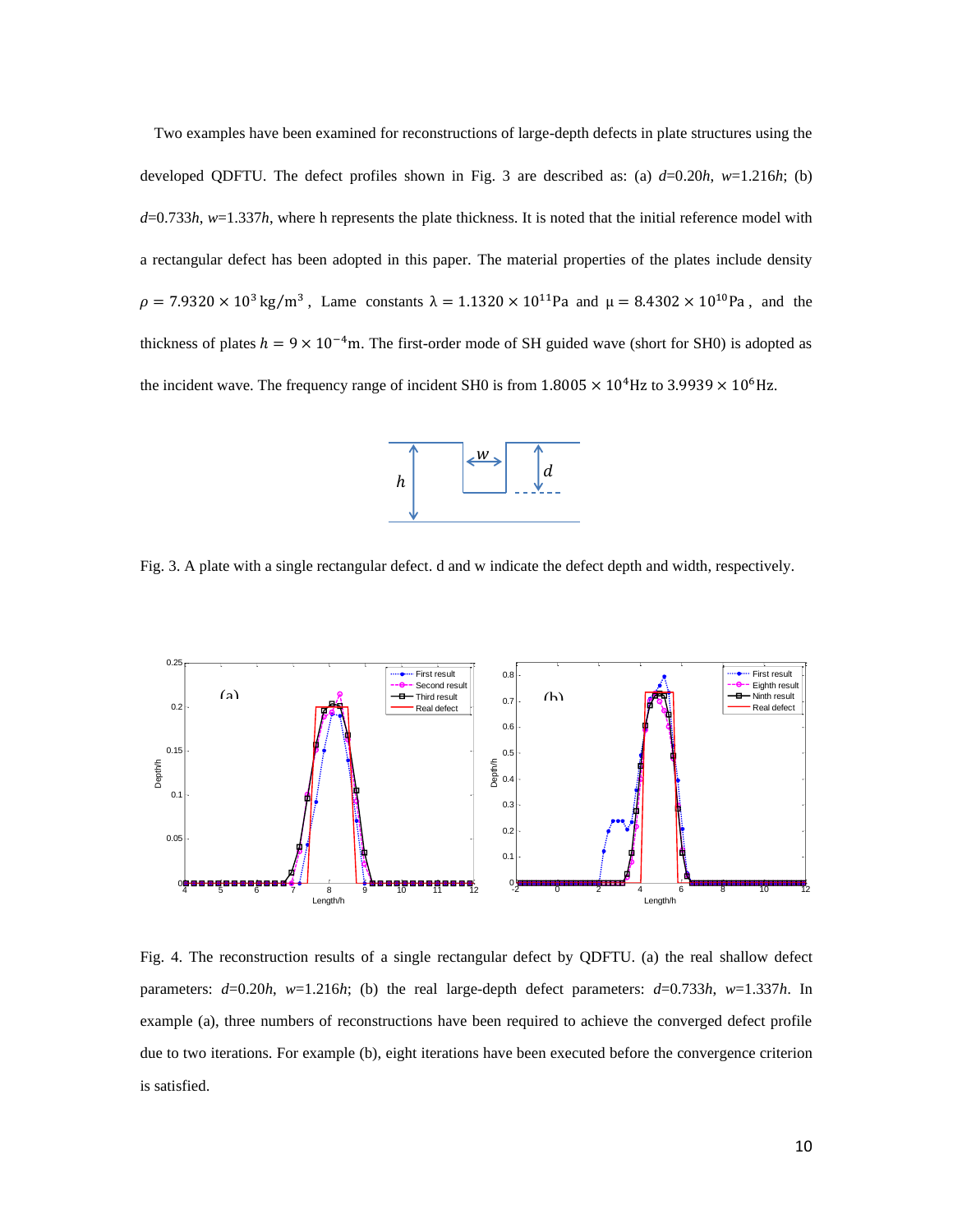To reconstruct a shallow defect shown as Fig. 4(a), a satisfied result can be achieved only within two iterations. When the defect depth d is increased from 0.20h to 0.733h, the reflection signal gets stronger, which means the current defect should not be viewed as a weak source. Therefore, it can be observed that the first reconstruction result is rather poor, as shown in Fig. 4(b). However, as the number of iterations increases, the final result (the ninth reconstruction) converges to the real defect. By comparison of the results obtained from these two examples, the developed QDFTU method has the ability to efficiently reconstruct defects with a high level of accuracy for strongly scattered structures, i.e. a plate flawed by a large-depth defect. It is concluded that the QDFTU can effectively correct the error introduced by the Born approximation (assumption of weak scattering) for reconstruction of large-depth defects. It is certain that the deeper the defect depth is, the more the required iterations are.



Fig. 5. The double-rectangular and triple-rectangular defects. (a)  $d_1 = 0.30h$ ,  $w_1 = 1.333h$ ,  $d_2 = 0.50h$ ,  $w_2 = 1.070h$ ; (b)  $d_1 = 0.333h$ ,  $w_1 = 1.333h$ ,  $d_2 = 0.20h$ ,  $w_2 = 2.367h$ ,  $d_3 = 0.533h$ ,  $w_3 = 1.366h$ .



Fig. 6. The reconstruction results of double-rectangular and triple-rectangular defects. (a) the final result is obtained within three iterations; (b) the final result is obtained within six iterations.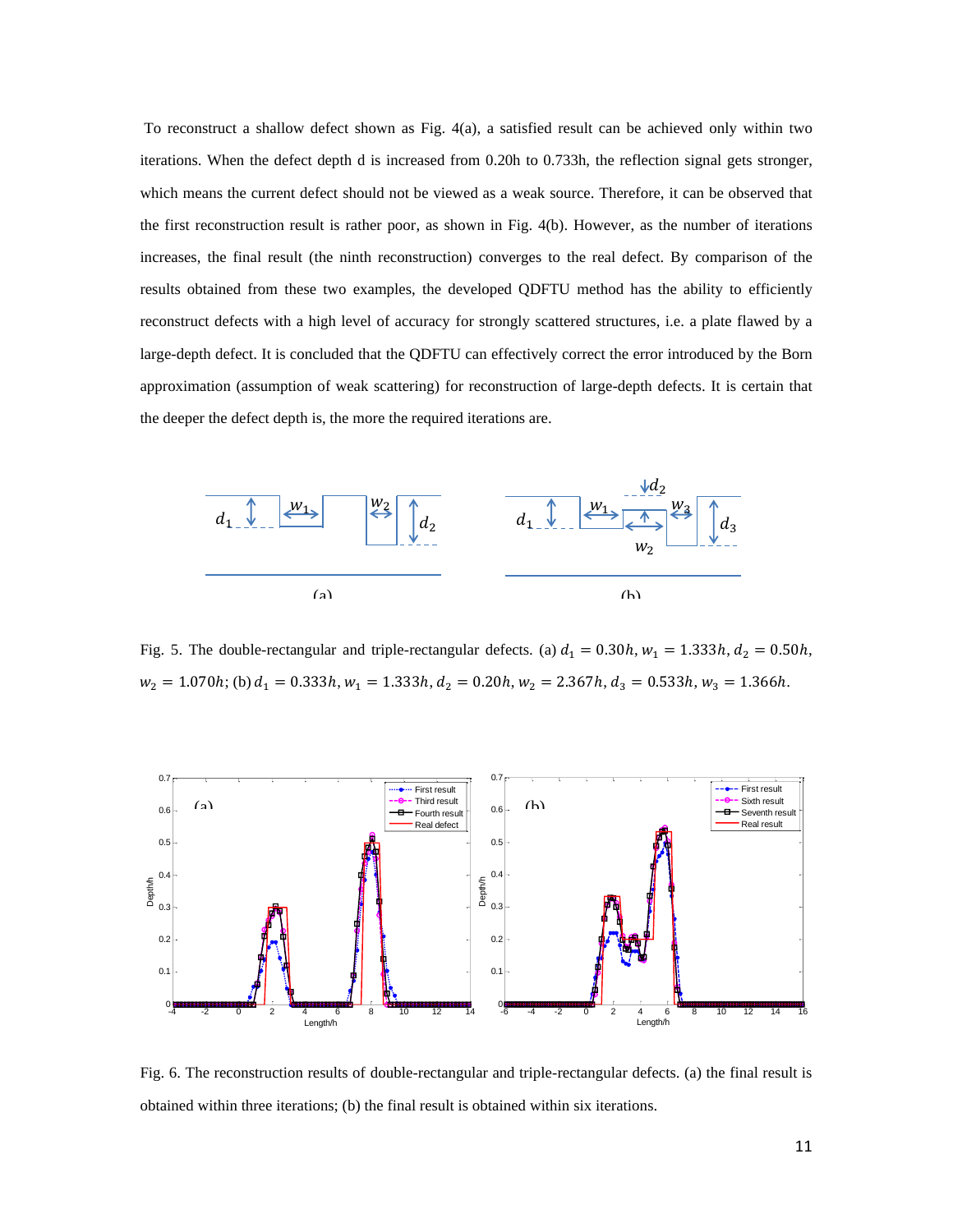A more challenging problem has been considered in this example. When the number of defects increases and the defect depth reaches more than one half of the plate thickness, the converged result can be obtained within three iterations for reconstruction of a large-depth, double-rectangular defect, as shown in Fig. 6(a). It is noted that the first iteration result regarding the left rectangular defect is obviously less accurate than the real one in Fig. 6(a), because the incident wave propagates from right to left and the monitoring point locates at the right, thus the reflection signal owing to the left defect becomes weak. This phenomenon generally exists in the inspection where the reflection signal of a single direction is received. However, utilizing QDFTU, the left profile can be gradually improved and finally converges to the real one. Similarly, the same conclusion can be observed in Fig. 6(b). For the large-depth, triple-rectangular defect shown in Fig. 6(b), six iterations are executed until the convergence criterion is satisfied. Although the reconstruction result for the middle defect shows a slight discrepancy from the real second defect profile, the entire curve precisely predicts the two main peaks and the defect locations by QDFTU. It is concluded that QDFTU has demonstrated remarkable advantages in reconstructing large-depth defects in plate structures in terms of accuracy and efficiency throughout two challenging examples. For the large-depth defect reconstruction, more iterations are necessary than those required by the shallow defect reconstruction. Obviously, for reconstruction of complex defects, such as the large-depth, triple-rectangular defect, QDFTU needs more iterations to obtain the defect profile with a high level of accuracy, which shows good agreement with the real defect.

## **5. Conclusion**

 In this paper, a QDFTU method has been proposed to achieve more accurate reconstruction for largedepth defects in plate structures using SH guided waves. To achieve this goal, an updating strategy has been introduced to ensure the accuracy of defect detection. The root mean square error (RMSE) measured by the difference between two consecutive reconstruction profiles is introduced as a convergence criterion for the convergency result. The effectiveness and correctness of the developed QDFTU has been verified by examples of the large-depth flaws and complex defects. It is concluded that the more complex the defect is, the more iterations for reconstruction are required. Also, the defect depth is the most significant factor affecting the number of iterations during the process of reconstruction. It is noted that the limitation of the current work lies in the lack of experimental tests, which will be carried out in the future to further enhance this research work. In summary, QDFTU can compensate for the limitation of the Born approximation and enhance the accuracy of defect profiles, especially for the case that the reflection signal along one single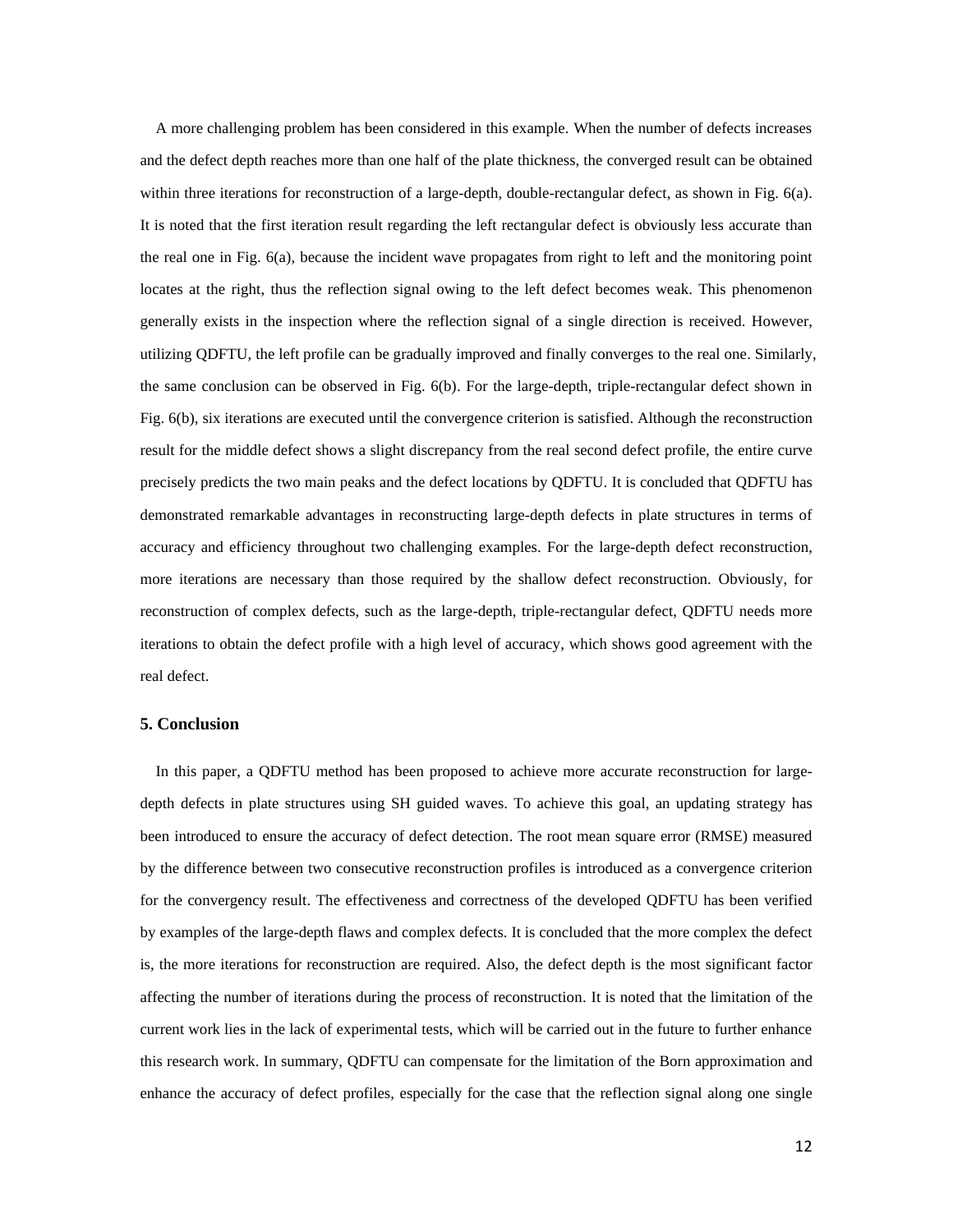direction is received during the inspection. Therefore, the proposed QDFTU has the ability to accurately and efficiently reconstruct large-depth, complex defects in plates using SH guided waves and demonstrates its potential for a wide variety of inspection applications.

Acknowledgements. This work was supported in part by the State Key Laboratory of Mechanics and Control of Mechanical Structures at NUAA [Grant number MCMS-E-0520K02], in part by the Key Laboratory of impact and Safety Engineering, Ministry of Education, Ningbo University [CJ201904], in part by the National Natural Science Foundation of China [Grant numbers 11502108, 1611530686].

## **References**

[1]Belanger P, Cawley P, Simonetti F. Guided wave diffraction tomography within the born approximation. IEEE Transactions on Ultrasonics, Ferroelectrics, and Frequency Control. 2010; 57(6): 1405-1418.

[2]Wang B, Hirose S. Inverse Problem for Shape Reconstruction of Plate-Thinning by Guided SH-Waves. Materials Transactions. 2012; 53(10):1782-1789.

[3]Yao G, Wu D. Reflection full waveform inversion. Sci. China Earth Sci. 2017; 60: 1783–1794.

[4]Kitahara M, Nakahata K, Hirose S. Elastodynamic inversion for shape reconstruction and type classification of flaws. Wave Motion. 2002; 36(4): 443-455.

[5] van der Neut J, Fokkema JT, van den Berg PM, Zapf M, Ruiter NV, Taskin U, van Dongen KWA. Ultrasonic synthetic-aperture interface imaging. IEEE Transactions on Ultrasonics, Ferroelectrics, and Frequency Control. 2019; 66(5): 888-897.

[6] Tseng H, Lee KH, Becker A. 3D interpretation of electromagnetic data using a modified extended born approximation. Geophysics. 2003; 68(1): 127-137.

[7]Marengo EA, Galagarza ES, Solimene R. Data-driven linearizing approach in inverse scattering. Journal of the Optical Society of America A: Optics and Image Science, and Vision. 2017; 34(9): 1561-1576.

[8]Oliveri G, Salucci M, Anselmi N. Tomographic Imaging of Sparse Low-Contrast Targets in Harsh Environments Through Matrix Completion. IEEE Transactions on Microwave Theory and Techniques. 2018; 66(6): 2714-2730.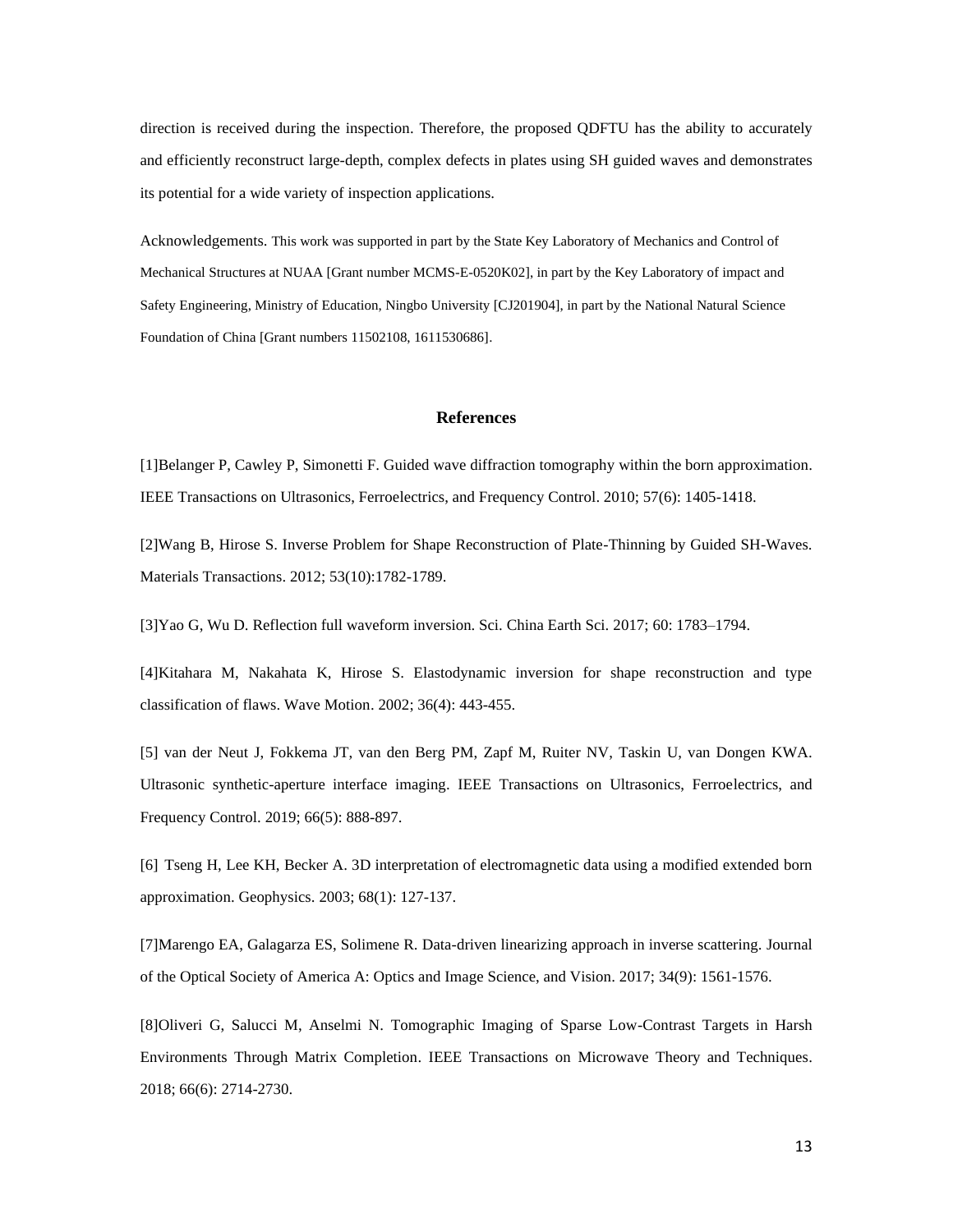[9]Afsari A, Abbosh AM, Rahmat-Samii Y. Modified Born Iterative Method in Medical Electromagnetic Tomography Using Magnetic Field Fluctuation Contrast Source Operator. IEEE Transactions on Microwave Theory and Techniques. 2019; 67(1): 454-463.

[10]Kaipio J, Huttunen T, Luostari T, Lahivaara T, Monk P. A bayesian approach to improving the born approximation for inverse scattering with high-contrast materials. Inverse Problems. 2019; 35(8): 84001.

[11]Xu S, Shihab Uddin KM, Zhu Q. Improving DOT reconstruction with a born iterative method and USguided sparse regularization. Biomedical Optics Express. 2019; 10(5): 2528-2541.

[12]Sorsa L, Takala M, Eyraud C, Pursiainen S. A Time-Domain Multigrid Solver With Higher-Order Born Approximation for Full-Wave Radar Tomography of a Complex-Shaped Target. IEEE Transactions on Computational Imaging. 2020; 6: 579-590.

[13] Yu L , Giurgiutiu V. In situ 2-D piezoelectric wafer active sensors arrays for guided wave damage detection. Ultrasonics. 2008; 48(2):117-134.

[14] Yu L, Tian Z, Li X, Zhu R, Huang G. Core–skin debonding detection in honeycomb sandwich structures through guided wave wavefield analysis. Journal of Intelligent Material Systems and Structures. 2019; 30:1306-1317

[15] Yu Z, Xu C, Du F, Cao S, Gu L. Time-domain Spectral Finite Element Method for Wave Propagation Analysis in Structures with Breathing Cracks. Acta Mechanica Solida Sinica. 2020; doi: 10.1007/s10338- 020-00170-3.

[16] Chen J, Li Z, Gong K. Nondestructive testing method based on lamb waves for localization and extent of damage. Acta Mechanica Solida Sinica. 2017; 30(1): 65-74.

[17]Da Y, Dong G, Shang Y, Wang B, Liu D, Qian Z. Circumferential defect detection using ultrasonic guided waves: An efficient quantitative technique for pipeline inspection. Engineering Computations. 2020; doi:10.1108/EC-06-2019-0260.

[18]Karunasena WM, Shah AH, Datta SK. Plane-strain-wave scattering by cracks in laminated composite plates. Journal of Engineering Mechanics. 1991; 117(8):1738-1754.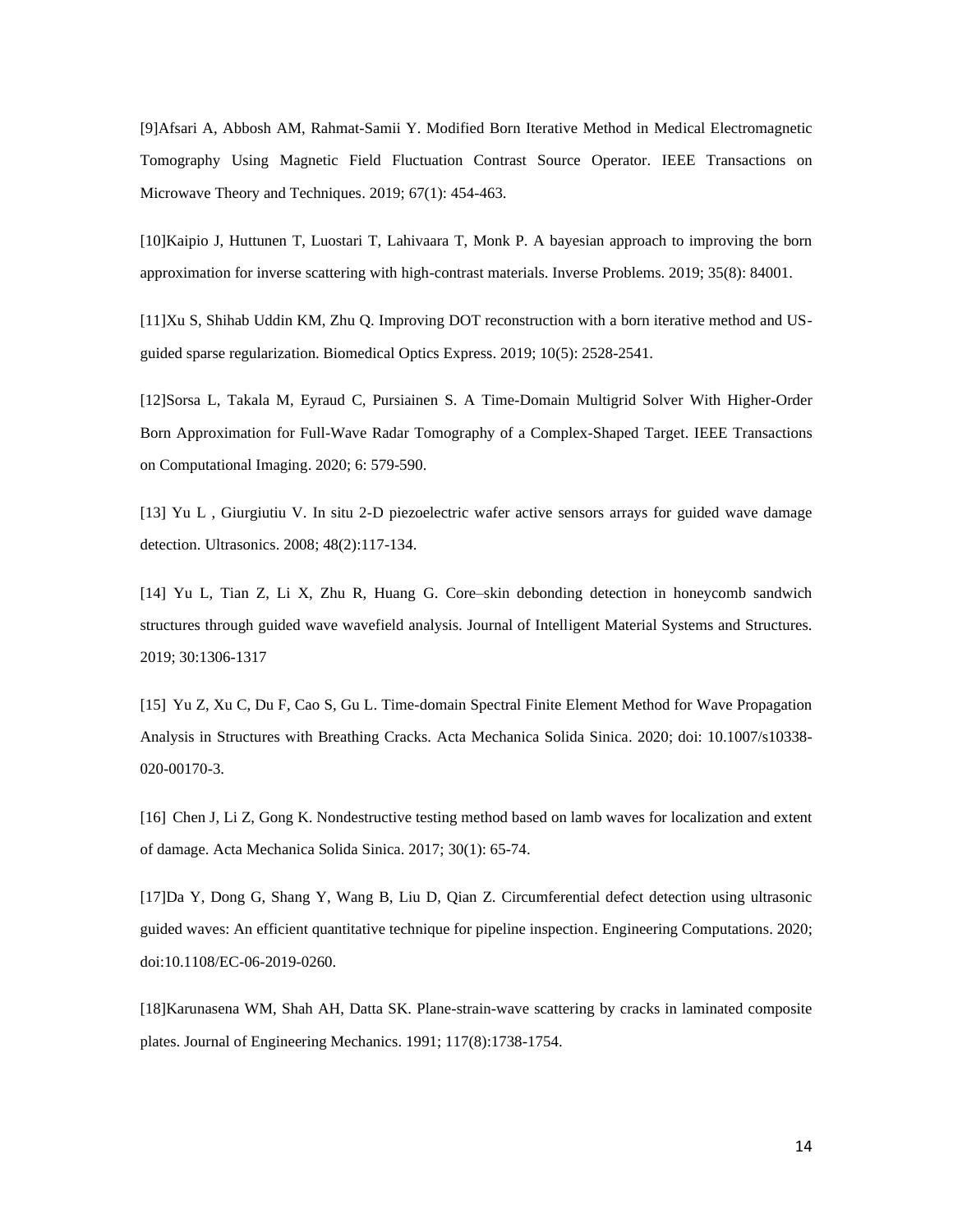[19]Rattanawangcharoen N, Zhuang W, Shah AH, Datta SK. Axisymmetric guided waves in jointed laminated cylinders. Journal of Engineering Mechanics. 1997; 123(10):1020-1026.

[20]Stoyko DK, Popplewell N, Shah AH. Detecting and describing a notch in a pipe using singularities. International Journal of Solids and Structures. 2014; 51(15-16): 2729-2743.

[21]Shen Y, Giurgiutiu V. Combined analytical FEM approach for efficient simulation of Lamb wave damage detection. Ultrasonics. 2016; 69:116-128.

[22]Bond CZ, Correia CM, Sauvage JF, Neichel B, Fusco T. Iterative wave-front reconstruction in the Fourier domain. Optics Express. 2017; 25(10): 11452.

[23]Haltmeier M, Kowar R, Nguyen LV. Iterative methods for photoacoustic tomography in attenuating acoustic media. Inverse Problems. 2017; 33(11): 115009.

[24]Ye X, Chen X. Subspace-based distorted-born iterative method for solving inverse scattering problems. IEEE Transactions on Antennas and Propagation. 2017; 65(12): 7224-7232.

[25]Hajebi M, Tavakoli A, Dehmollaian M, Dehkhoda P. An iterative modified diffraction tomography method for reconstruction of a high-contrast buried object. IEEE Transactions on Geoscience and Remote Sensing. 2018; 56(7): 4138-4148.

[26] Bao G, Yin T, Zeng F. Multifrequency iterative methods for the inverse medium scattering problems in elasticity. Siam Journal on Scientific Computing. 2019; 41(4): B721-B745.

[27] Poudel J, Na S, Wang LV, Anastasio MA. Iterative image reconstruction in transcranial photoacoustic tomography based on the elastic wave equation. Physics in medicine and biology. 2020; 65(5): 055009.

[28] Huthwaite P, Simonetti F. High-resolution guided wave tomography. Wave Motion. 2013; 50(5): 979– 993.

[29] Yang D, Shang X, Malcolm A, Fehler M, Baek H. Image registration guided wavefield tomography for shear-wave velocity model building. Geophysics. 2015; 80(3): U35–U46.

[30] Rao J, Ratassepp M, Fan Z. Guided wave tomography based on full waveform inversion. IEEE Transactions on Ultrasonics, Ferroelectrics, and Frequency Control. 2016; 63(5): 737–745.